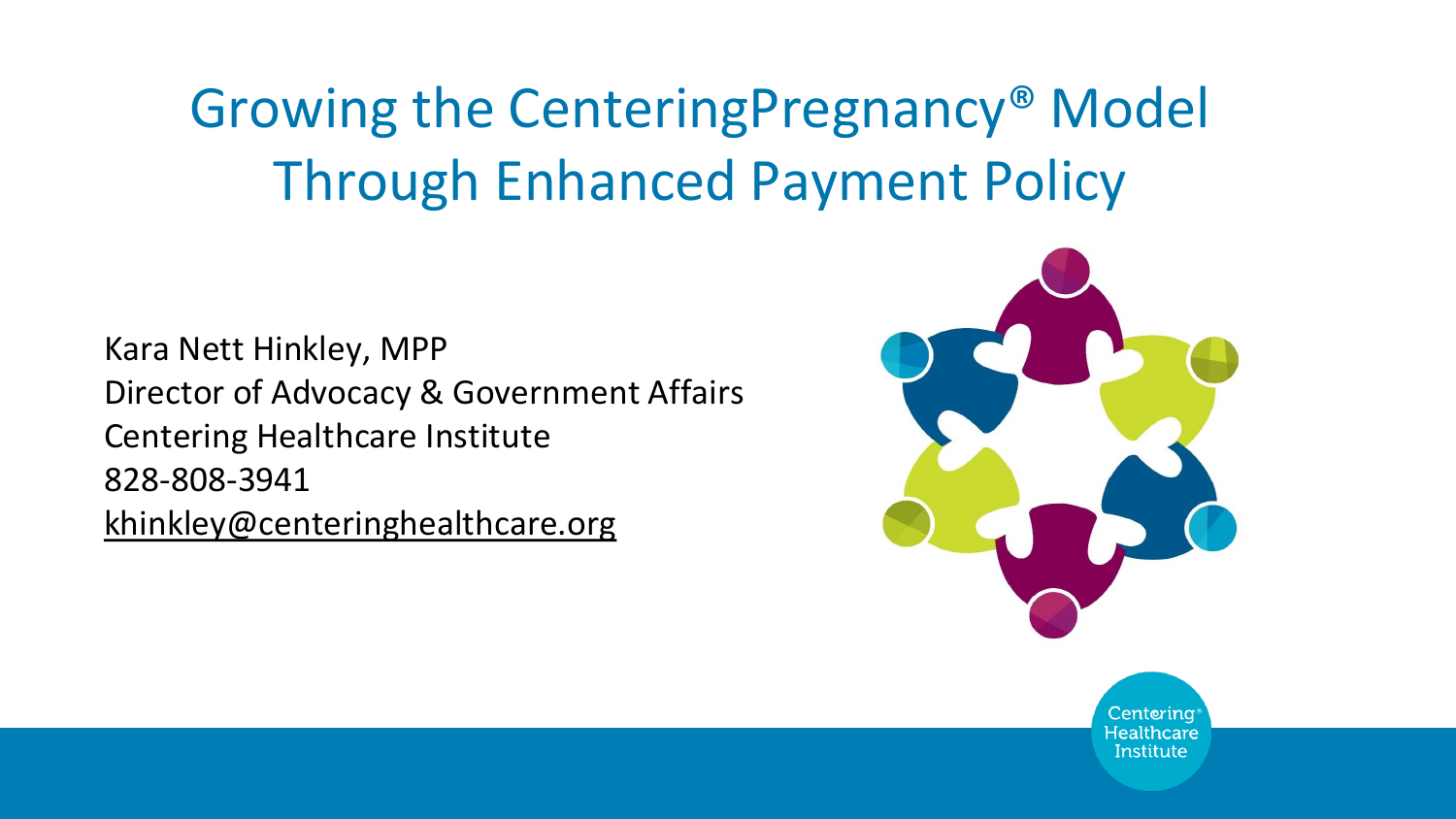## Enhanced Payment Models for CenteringPregnancy

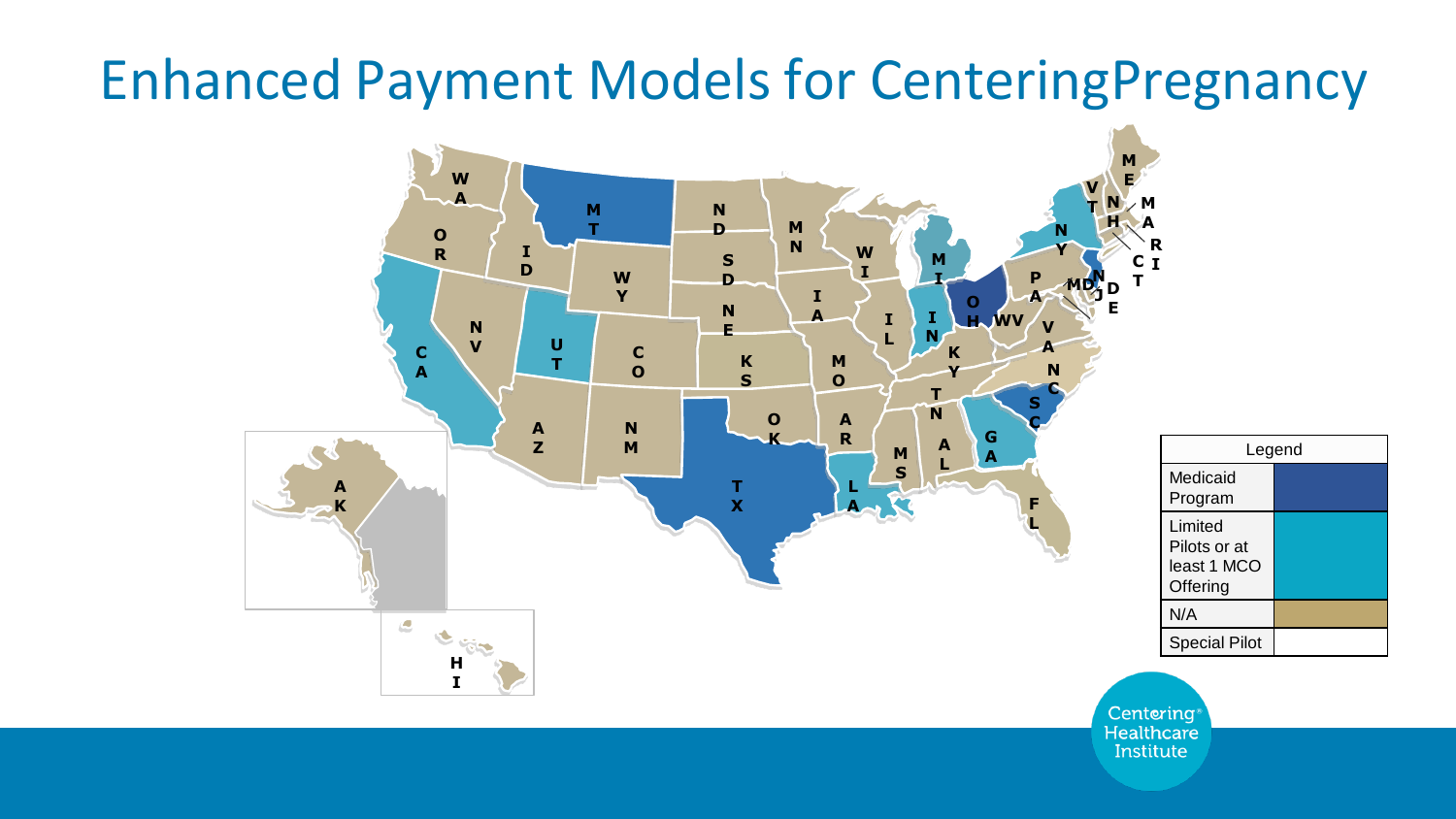What Does Enhanced Payment for CenteringPregnancy Look Like?

- \$45 per patient per visit (10 visits)
- \$250 provider retention payment (after completion of 5 CenteringPregnancy visits, one-time payment per patient per pregnancy)
- Total enhanced maternity bundle of \$700 per patient per pregnancy
- For a cohort of 12, this is an enhanced payment of \$8,400 to the provider
	- If a practice does 3 cohorts per year, that's an additional \$25,200

\**Most states use code 99078 to bill for the enhanced payment and may or may not use a modifier such as "TH"*

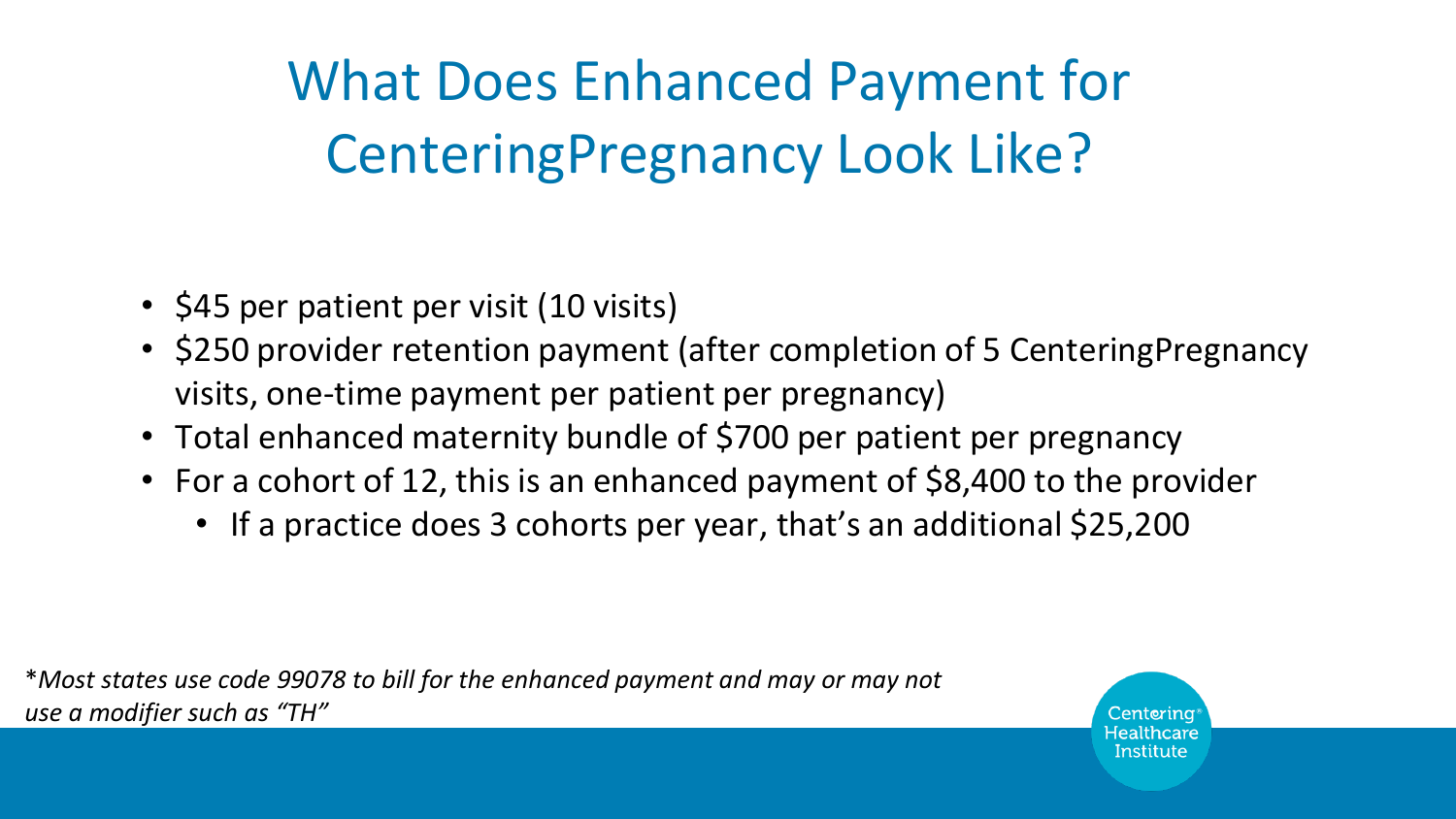## **State Policy Efforts to Achieve Enhanced Payment for** CenteringPregnancy

- Address social determinants of health that affect maternal health outcomes. ٠
- Diversify and increase perinatal workforce. ٠
- Promote extended Medicaid to one year postpartum for maternal health. ٠
- Improve maternal healthcare and support for incarcerated birthing people. ٠
- Invest in maternal mental health care and substance use disorder treatments. ٠
- Improve telehealth and other digital tools to provide maternal health care to underserved ٠ areas.
- Increase payment for group prenatal care. ٠
- Establish a MCH position on the local level. ٠